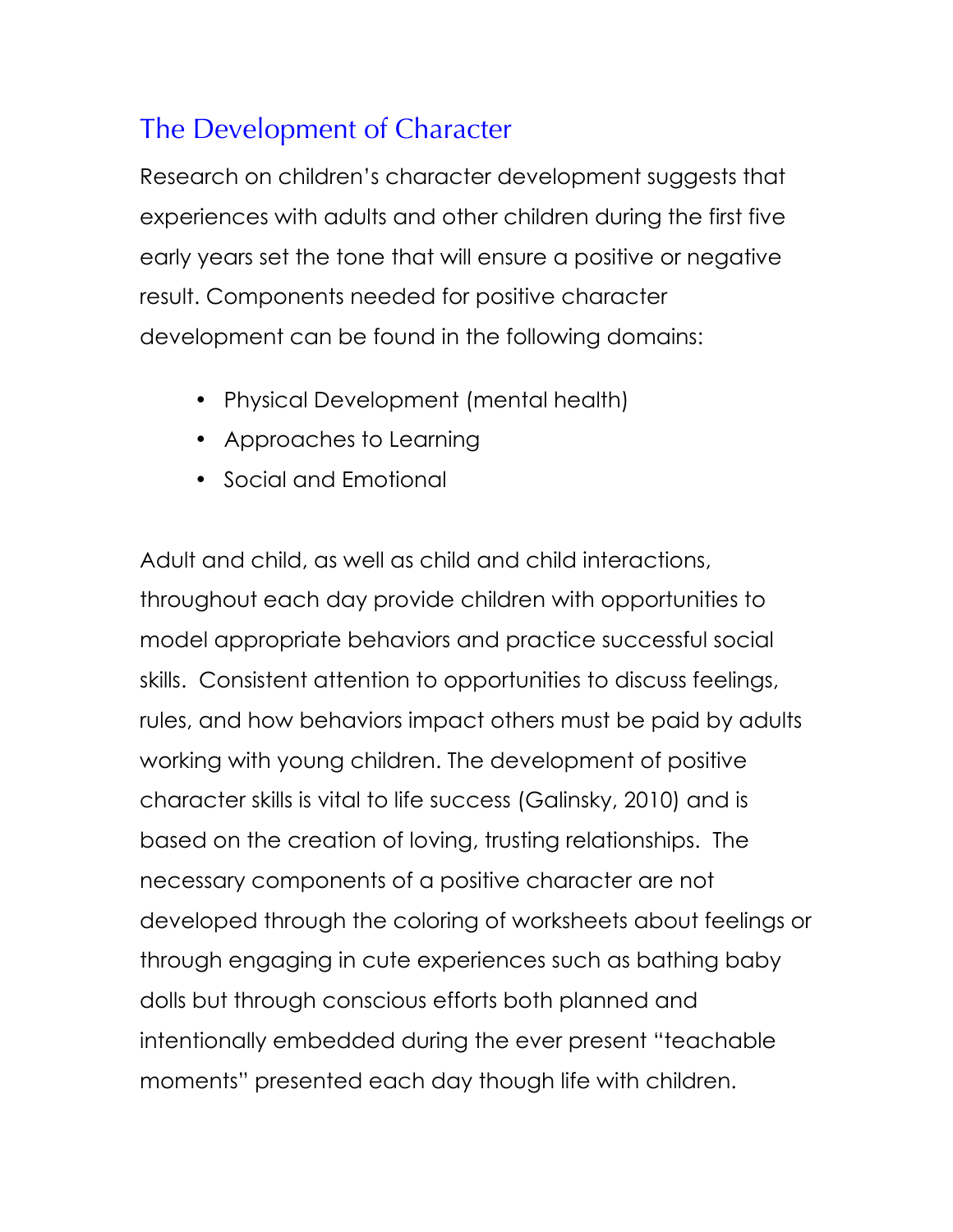Adults working with young children must be aware of how their actions and words either promote the development of positive character or diminish it.

A book written by Ellen Galinsky, *Mind in the Making* (2010), gives us yet another prospective concerning the learning and development of young children. After interviewing more than a hundred of the most prominent child development researchers and neuroscientists she has condensed her findings into the following essential life skills that every child must develop in order to be successful.

- Skill 1: Focus and Self Control
- Skill 2: Perspective Taking
- Skill 3: Communicating
- Skill 4: Making connections
- Skill 5: Critical Thinking
- Skill 6: Taking on Challenges
- Skill 7: Self-Directed, Engaged, Learning

Development of these essential skills requires involvement of the prefrontal cortex or the thinking brain. Many researches now call these the executive functions of the brain. The successful maturing of these skills is dependent on intentional, playful, and loving experiences created by the adults who interact with young children.